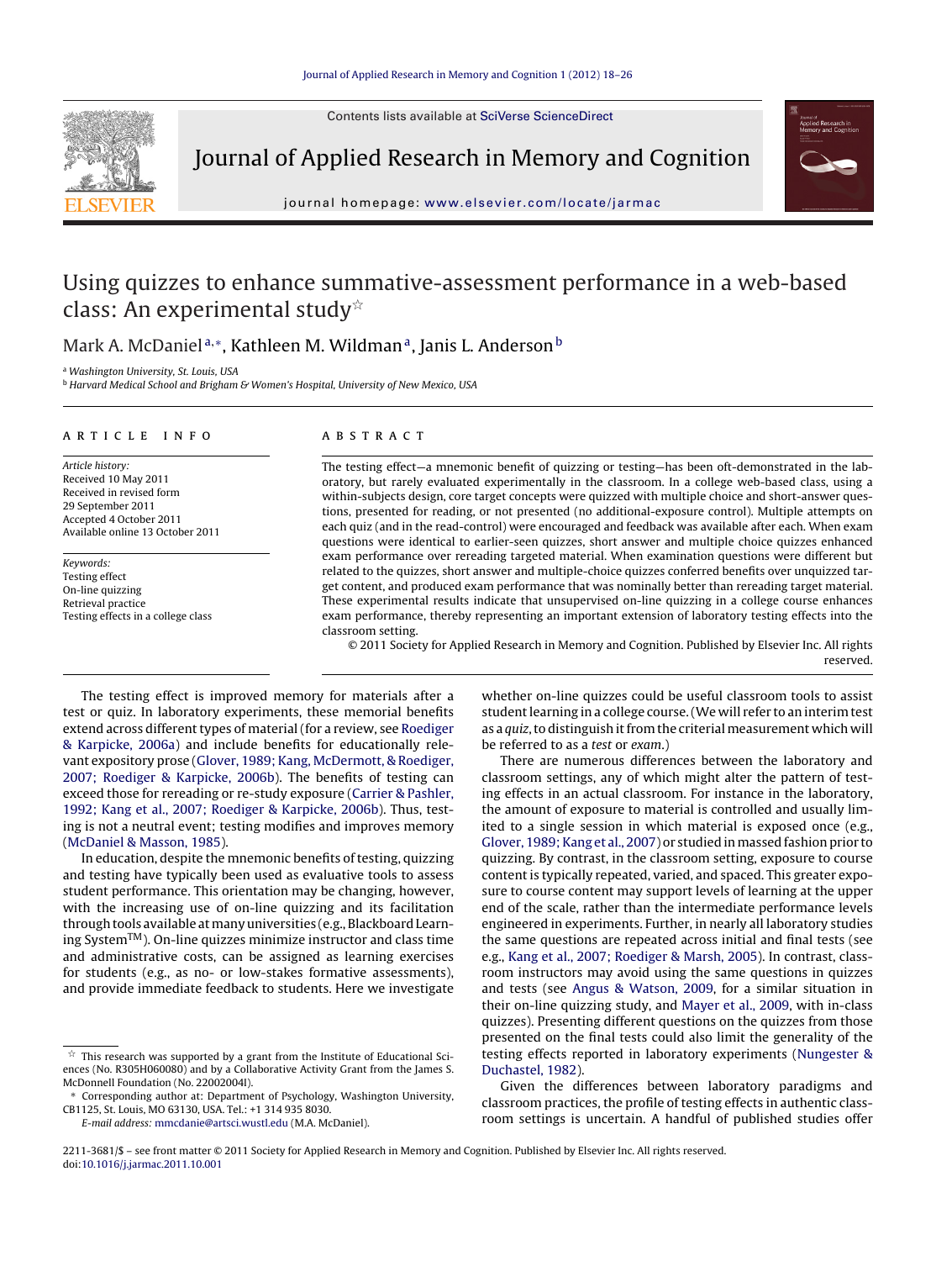<span id="page-1-0"></span>preliminary, though not unequivocal, support that the testing effect will extend to classroom settings and materials. For instance, in several recent studies examining the effects of on-line quizzing on college-course performances, students were given the opportunity to access on-line multiple choice quizzes prior to course examinations. Students who did not take the quizzes [\(Kibble, 2007, i](#page-7-0)n a medical physiology course) or who took fewer quizzes ([Angus](#page-7-0) [& Watson, 2009,](#page-7-0) in an applied mathematics course) scored significantly lower on examinations than did those who took all of the quizzes. Despite the statistical control of some potentially confounding variables (e.g., prior ability and course effort in [Angus &](#page-7-0) [Watson\),](#page-7-0) the correlational nature of both studies precludes strong conclusions regarding the causal link between on-line quizzes and examination scores. In a quasi-experimental design, [Daniel and](#page-7-0) Broida (2004) found significant gains on exam scores for an on-linequiz class section relative to a no-quiz control section when procedures were in place to preclude "cheating" on the quizzes (see [Lyle &](#page-7-0) [Crawford, 2011, f](#page-7-0)or a similar benefit of in-class quizzing in a statistics course). These findings are not altogether conclusive because assignment of students to the different sections was not random.

[McDaniel, Anderson, Derbish, and Morrisette \(2007\)](#page-7-0) provided an experimental demonstration of a positive on-line quizzing effect in an authentic college-course setting. However, this experiment reflected relatively low fidelity with a typical course context because participation was voluntary and quizzed content excluded the facts that would be tested and used to evaluate students for their course grades. In sum, to the best of our knowledge no published experimental study with random assignment has unambiguously established a benefit of on-line quizzes for enhancing performance on course summative assessments (though see [Glass, 2009,](#page-7-0) and [Glass, Brill, & Ingate, 2008, f](#page-7-0)or experiments combining on-line and in-class quizzing).

Accordingly, we conducted two controlled experiments using within-subjects manipulations to examine the effectiveness of online quizzing (with feedback) as a learning tool for required course content. Our quizzing model incorporated features that have been present in naturalistic studies (as described above) investigating on-line quizzing effects. Most prominently, quizzes could be taken more than once (students were encouraged to take the quizzes four times each) and restrictions were not placed on students in terms of study aids they could access in taking the unsupervised on-line quizzes (see e.g., [Kibble, 2007\).](#page-7-0) We implemented two baseline conditions (within-subjects) against which to compare the outcomes for quizzed items. One was a typical no-quiz control. The other baseline provided a more stringent comparison for evaluating the benefits of quizzing. This second control presented students with selected content (that would be on the exam) to study (the read control). Therefore, we were able to examine whether additional exposure to target material might prove as effective in supporting learning as is exposure through quizzing.

Another objective was to investigate the benefits of quizzing when the quiz questions were identical to the exam questions (identical questions) and when the quiz questions focused on information related but not identical to the exam questions (related questions). As noted earlier, the laboratory testing-effect paradigms have primarily presented identical questions at quiz and at test. We examined whether these standard laboratory benefits of quizzing (and feedback) relative to both no-quiz and re-study controls (e.g., [Kang et al., 2007\) w](#page-7-0)ould extend to an authentic classroom context and with on-line open-book quizzes (e.g., see [Daniel](#page-7-0) [& Broida, 2004, f](#page-7-0)or a quasi-experiment in a college class in which students' use of notes and texts undermined the testing effect).

Less often in laboratory experiments, quizzing has been reported to enhance performance on final test questions that focus on information related to the quiz questions but not explicitly targeted in the quiz questions [\(Chan, McDermott, & Roediger, 2006\).](#page-7-0) In

| $\sim$<br>. . |  |
|---------------|--|
|---------------|--|

Counterbalancing of quiz type (exposure) across fact sets and weeks.

| Counterbalancing<br>group | Fact Set A |           |               | Fact Set B |        |           |
|---------------------------|------------|-----------|---------------|------------|--------|-----------|
|                           | Week 1     |           | Week 2 Week 3 | Week 1     | Week 2 | Week 3    |
|                           | MC         | <b>SA</b> | Read          | NO.        | NO.    | NO.       |
| 2                         | NO.        | NO.       | NO.           | MC         | SA     | Read      |
| 3                         | SA         | Read      | MC            | NO.        | NO.    | NO.       |
| 4                         | NO         | NO.       | NO.           | SA         | Read   | MC        |
| 5                         | Read       | MC        | SA            | NO         | NO.    | NO.       |
| 6                         | NO         | NO        | NO            | Read       | MC     | <b>SA</b> |

Note. MC: multiple choice; SA: short answer; and NQ: no quiz items.

a classroom experiment, however, [Mayer et al. \(2009\)](#page-7-0) reported no gains in exam performance after in-class quizzes (without discussion) that had related question to those appearing on the exam relative to a class with no quizzes. But the quizzes were presented only once. Based on quasi-experimental studies that reported benefits of repeating quiz items that were non-identical to exam items [\(Angus](#page-7-0) [& Watson, 2009; Kibble, 2007\),](#page-7-0) we thought it possible that with repeated quizzing and feedback, the related-quiz condition would produce gains in exam performance relative to the no-quiz control.

## **1. Experiment 1**

# 1.1. Method

## 1.1.1. Participants

Participants were the students enrolled in a 15-week web-based Brain and Behavior undergraduate college course. All students were required to read textbook chapters weekly (approximately 40 pages each), take weekly on-line quizzes, and take on-line unit tests at the end of each three weeks. As in any classroom, students joined and left the class over the semester, and failed to fulfill some requirements even when enrolled for the entire term. To maximize the number of students contributing data, we analyzed results for all students who took tests in Units 1 and 2 (of five units) and who missed no more than one quiz out of three in either unit. Eighteen students enrolled in the class; data from two students were not included because the students missed an exam and/or missed more than one quiz per unit. Thus, data from 16 participants were used in analyses.

#### 1.1.2. Design

There were two experimental variables, both manipulated within-subjects. One variable, labeled exposure, reflected one of four quiz conditions in which a particular target fact could be presented. The four conditions were (1) short answer quiz question, (2) multiple choice quiz question, (3) reading the target fact (read; note that this is not a quiz per se but is referred to as such for ease of exposition), and (4) no additional exposure of the target fact. For this experimental variable, two layers of counterbalancing were implemented in assigning each target fact to each of the four exposure conditions across students. First, we did not want the unit exams to be populated with a majority of quizzed (or read) items; otherwise, students might have been biased to only attend to quizzed information. Accordingly, for each chapter (see next section for details), the target facts were divided into two sets with equal numbers of facts in each set (labeled Set A and Set B inTable 1). One fact set served as the no-quiz control set, and the other fact set was assigned to one of the three remaining exposure conditions (short-answer quiz, multiple choice quiz, read). The second layer of counterbalancing was applied to the particular set of facts for each unit (either set A or B) that was assigned to be the exposed set. Each unit covered three chapters (three weeks); for each subject, facts (from the quiz set) from each particular chapter were assigned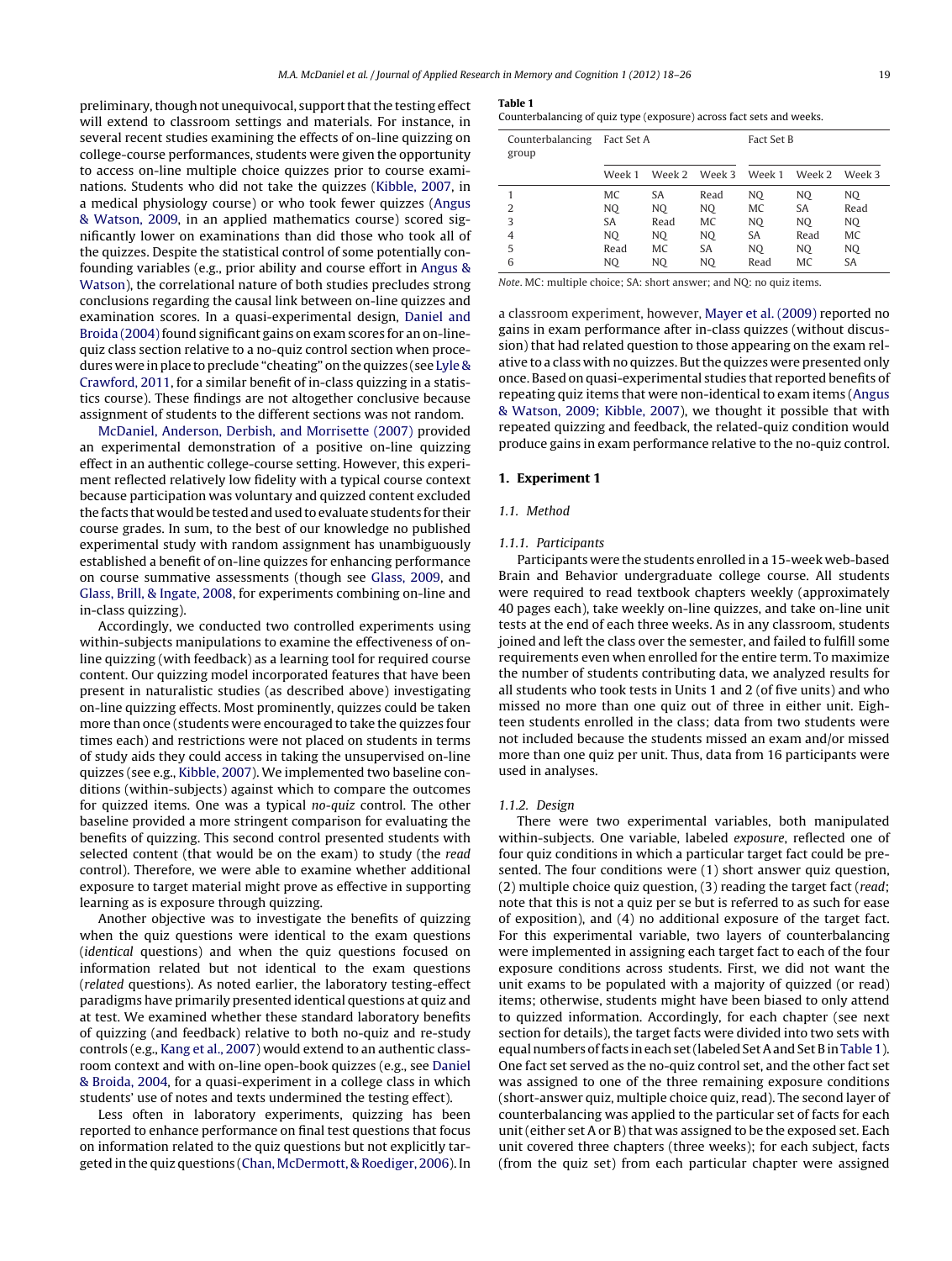<span id="page-2-0"></span>to a different exposure condition. The particular facts (chapters) assigned to each quiz condition were counterbalanced across subjects, so that for the experiment as a whole, every chapters' facts appeared in each of the three quiz conditions (short answer, multiple choice, read; see [Table 1](#page-1-0) for the counterbalancing scheme).

The second experimental variable was the question wording on the unit exams. Half of the unit exam questions repeated the same wording that was used in the quizzes (identical questions), and half of the questions targeted information related to that presented on the quizzes. These related exam questions tested content that was related to that which had been quizzed but focused on a different aspect of the target concepts (see [Appendix A](#page-6-0) for examples). Whether a particular unit exam item appeared as an identical question (as that on the quiz) or a related question was counterbalanced across students. Note that this question-wording manipulation (on the unit exams) also applied for the items that were seen by students as read items. Thus, the read entry for an identical exam question presented the information needed to answer the question, whereas the read entry for the related question condition presented a companion aspect of the targeted information (but not the answer). For example, for the exam question focusing on efferent flow, the read item, Information leaving a structure (exiting) is called efferent, would represent the identical read condition; by contrast the read item, Information coming into a structure (arriving) is called afferent, would represent the related read condition.

# 1.1.3. Materials

Twenty-eight facts (concepts) were identified from each chapter of an undergraduate textbook [\(Kolb & Whishaw, 2006\).](#page-7-0) The facts were chosen by the instructor, and these were the facts that appeared on the course exams. For the read items the entire fact was presented intact (as described above). Multiple choice and short answer quiz questions for each target fact differed only in that a multiple choice question offered alternative answers.

Three chapters (one chapter per week) comprised a unit, and an exam was constructed for each unit. Unit exams consisted of multiple choice questions addressing each of the 84 target concepts from the three-chapter unit (28 target concepts per chapter). The unit exam included 42 questions on material to which students had been exposed at quiz (14 multiple choice questions, 14 short answer questions, and 14 read statements) and 42 questions on material not quizzed (or in the read condition).

#### 1.1.4. Procedure

Students received on-line access to a quiz (recall that for the read condition the "quiz" items were target concepts that students were instructed to read) during the week that the relevant chapter was being covered. They logged onto the course at their discretion to take the 14-question quiz for ungraded credit. Participants had unlimited time to complete each quiz. For the read condition, students responded to each item by clicking, "I have read the above statement." For the short-answer condition students responded by typing the answer. For the multiple-choice condition, students selected one of four possible answers. Access to correct answer feedback became available immediately following the first submission of a quiz. The quiz remained available for retaking until the hour before the unit examination went on-line. Feedback for each quiz condition included the quiz question, answer choices (for the multiple choice quiz), an elaborative statement that contained the answer (and related information that sometimes was directly useful for the related question; see [Appendix A](#page-6-0) for examples of feedback), and the participant's response. The feedback for the read condition displayed the elaborative statement (given for the quiz feedback) that included the information read by the student.

The instructor motivated students to repeat the quizzes four times each by awarding 2.5 points for each quiz submission, up to

#### **Table 2**

Quiz performance by quiz type for the first four quizzes and the number of students attempting a quiz.

| Attempt      | Multiple Choice Quizzes |           | <b>Short Answer Quizzes</b> |      |           |    |
|--------------|-------------------------|-----------|-----------------------------|------|-----------|----|
|              | Mean                    | <b>SD</b> | N                           | Mean | <b>SD</b> | N  |
| Experiment 1 |                         |           |                             |      |           |    |
| 1st          | .50                     | .20       | 16                          | .31  | .19       | 16 |
| 2nd          | .87                     | .23       | 16                          | .86  | .23       | 16 |
| 3rd          | .95                     | .09       | 15                          | .94  | .10       | 16 |
| 4th          | .96                     | .08       | 14                          | .97  | .07       | 16 |
| Experiment 2 |                         |           |                             |      |           |    |
| 1st          | .61                     | .21       | 27                          | .22  | .12       | 27 |
| 2nd          | .93                     | .08       | 27                          | .83  | .21       | 27 |
| 3rd          | .97                     | .05       | 27                          | .92  | .14       | 26 |
| 4th          | .98                     | .03       | 27                          | .93  | .14       | 26 |

four submissions per weekly quiz. There was no minimum time that had to elapse before quizzes could be repeated. Points were based on completing the quiz, not on the quiz performance itself. The points for quiz completion across the semester accounted for 15% of the course grade. Students understood that the open-book quizzes were considered an important component of the didactic technique, but were not given any explicit information regarding the relationship between quiz questions and the exam itself, other than the understanding that whereas quiz items were variable in exposure format, the exam items would all be multiple-choice. The unit exams were also on-line but were "closed book" and could only be taken once; a 90-min time limit was imposed for each exam, and students had to take the unit exam in a proctored setting, requiring a password for test access that was given only to proctors.

# 1.2. Results and discussion

We first briefly report the quiz performances and then detail the results of primary interest, the performances on the unit examinations.

# 1.2.1. Quiz performance

The number of quiz attempts was averaged over the units for each student. A within-subjects analysis of variance (ANOVA) found no significant differences in average quiz attempts across short answer ( $M = 3.87$ , SD = .99), multiple choice  $M = 3.22$ , SD = 1.06), and read conditions ( $M = 3.38$ , SD = .94).

For the 14 students who took a quiz the minimum of four times, performance was averaged by quiz type across units (if a student failed to take a particular quiz type for one unit, then the value was the quiz score from the one unit; see Table 2 for means); one of the authors (KMW) scored the short-answer responses with misspellings allowed. Quiz performances improved from the first attempt to the fourth attempt,  $F(3, 39) = 85.17, p < .001, \eta_p^2 = .87$ . A significant interaction between quiz type and quiz attempt,  $F(3, 1)$ 39)=5.65,  $p < .02$ ,  $\eta_p^2 = .30$ , indicated that performance on initial but not later quiz attempts was higher with multiple choice quizzes than for short answer quizzes.

#### 1.2.2. Unit exam performance

Proportions of correct answers across the two unit tests were the dependent variables. Seven scores were computed for each student<sup>1</sup>: (1) Exam performance for the no-quiz control items, (2)

 $1$  The seven scores per participant were calculated as follows. The no-quiz control score represented performance on 84 criterial exam questions to which a participant had not been exposed in any quiz type (42 questions for each of two units). Scores from exam questions associated with each of the read conditions (identical statements, related statements) were calculated from 14 questions (seven per unit). Similarly, each of the four scores derived from quizzed items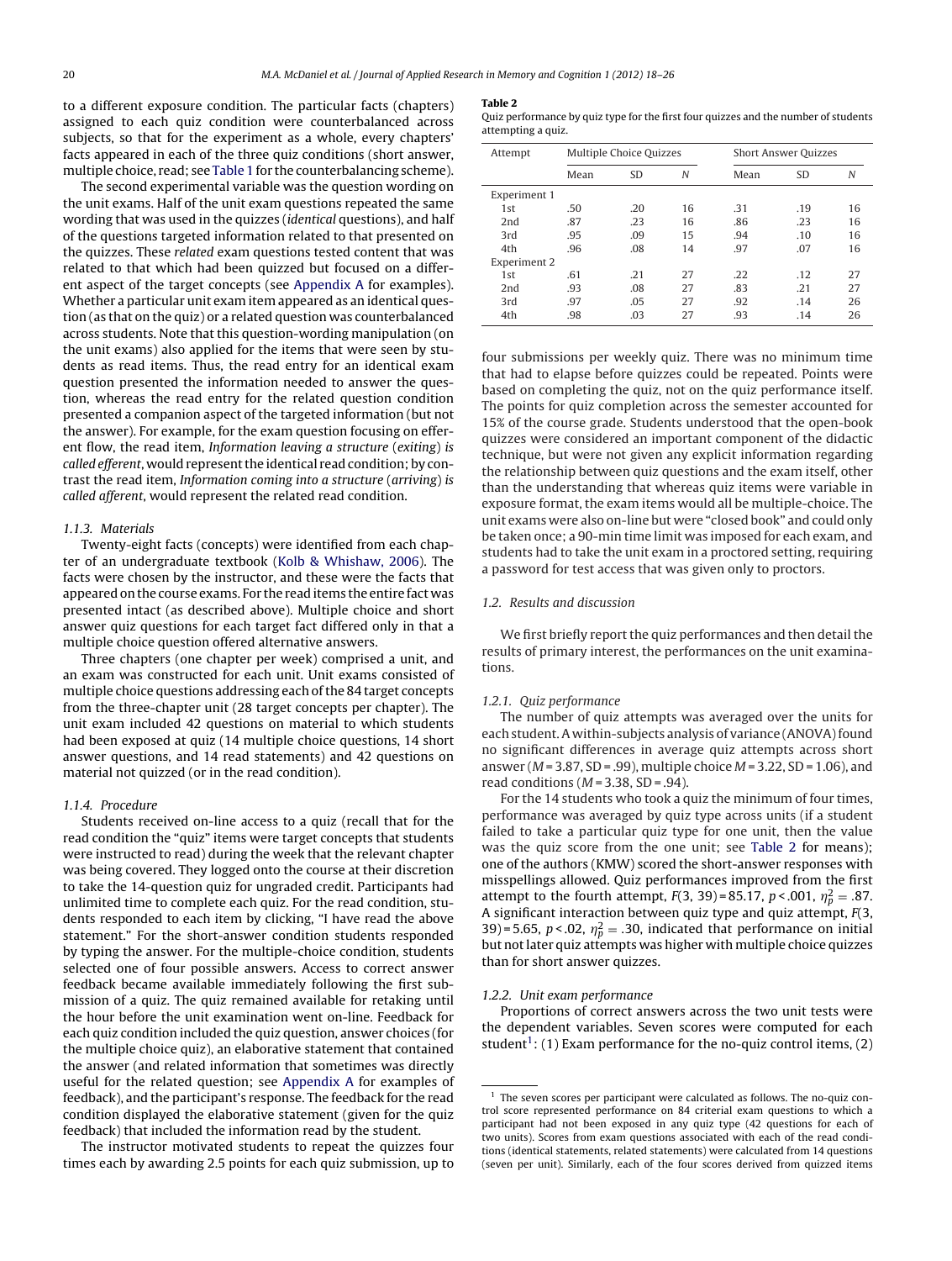

**Fig. 1.** Mean proportion correct on the unit tests as a function of quiz exposure condition and unit-test question type in Experiment 1 (error bars represent 95% confidence intervals). SA: short answer; MC: multiple choice; R: read; and NQ: no quiz.

performance for the identical read items, (3) performance for the related read items, (4) performance for the short-answer quiz items given the identical exam question and (5) given the related exam question, and (6) performance for the multiple-choice quiz items given the identical exam question and (7) given the related exam question.

We used planned comparisons for the analyses of the unit tests (see [Callender & McDaniel, 2007,](#page-7-0) for a similar approach). We performed four planned comparisons for identical exam question outcomes and four parallel planned comparisons for related exam-question outcomes (the comparisons for the related exam questions were: short-answer related vs. read related and vs. noexposure control; and multiple-choice related vs. read related and vs. no-exposure control). Finally, we contrasted exam performance on read identical and on read related versus no-quiz items, for a total of 10 comparisons. We used an alpha level of .035 (.35/10) for our planned comparisons to maintain a family wise error rate comparable to that of an omnibus ANOVA approach (which would have included three factors and seven effects). We calculated effect sizes using Cohen's d.

Consider first the benefits of quizzing when the stem of the exam questions was identical to the quiz questions (see Fig. 1, panel A for means). Both short answer quizzes and multiple choice quizzes enhanced exam performance relative to control (no-quiz) questions,  $t(15) = 6.41$ ,  $p < .001$ ,  $d = 1.37$ , and  $t(15) = 3.28$ ,  $p < .01$ ,  $d = 1.00$ , respectively. Similarly, the identical read items enhanced performance over control (no-quiz) items,  $t(15) = 2.42$ ,  $p < .029$ ,  $d = 0.45$ . Comparing the short answer and multiple choice quiz conditions (those with identical questions as on the exam) to these read items indicated that only the short answer quizzes significantly enhanced exam performance relative to the read condition;  $t(15) = 4.19$ ,  $p < .01$ ,  $d = .83$ . Multiple choice quizzes did not produce gains in exam performance that were significantly greater than those produced by reading content that directly answered the exam questions  $(t(15) = 2.00, p < .07)$ .

When exam questions were related to the information targeted in the quiz questions (and presented in the read condition), the testing effects remained but reading related content was not helpful (see Fig. 1, Panel B for means). Short answer quizzing and multiple choice quizzing produced significant benefits relative to the noquiz control,  $t(15) = 3.08$ ,  $p < .01$ ,  $d = .50$ , and  $t(15) = 2.35$ ,  $p < .034$ ,  $d = 0.52$ , respectively. By contrast, reading related information failed to increase performance over no-quiz items, even minimally  $(t < 1)$ . Finally, because the variance associated with these read items was inflated (relative to the no-quiz control items, which included many more observations; see Footnote [1\),](#page-2-0) the benefits of short answer and multiple-choice quizzing relative to the read condition did not reach statistical significance  $(t(15) = 1.96, p < .07,$  and  $t(15) = 1.90,$  $p < .08$ , respectively).

The short-answer quizzing advantage relative to the read items in the identical conditions indicates that the present improvements produced by quizzing cannot be attributed wholly to using print-outs of quizzes as a study guide, or of memorizing the facts highlighted in the quizzes (cf. [Daniel & Broida, 2004\).](#page-7-0) The read identical-content items offered adequate opportunities for repetition or for printing a study guide. If students were simply memorizing the information, then the read identical condition should have been equivalent to the short-answer identical quiz condition. This pattern was not observed. Further, the present results establish that unsupervised (allowing access to notes and texts) on-line quizzes with feedback can effectively enhance exam performance, even when the quiz items are not identical to the exam questions. One quasi-experimental study in a classroom suggested otherwise ([Daniel & Broida, 2004\).](#page-7-0) The results from the present experiment are based on a modest number of students, however. Accordingly, to reinforce these results, we conducted a second experiment in an eight-week summer course for which enrollment was higher.

# **2. Experiment 2**

# 2.1. Method

# 2.1.1. Participants and design

As in Experiment 1, participants were students enrolled in an online Brain and Behavior course. Unlike Experiment 1, this course took place in a summer semester, covering the material in eight rather than 15 weeks. Thirty-two students enrolled in the class. Data from 27 students (those who took tests in Units 1 and 2 and who missed no more than one quiz out of three in either unit) were used in analyses (two students whose data were included in the analyses eventually dropped the course). Other design elements remained unchanged from Experiment 1.

# 2.1.2. Procedure

The quiz materials were the same as in Experiment 1. Procedures differed from Experiment 1 primarily as required by the differences between a school-year and summer course. Rather than covering a unit every three weeks, an entire unit could be covered in oneand-a-half weeks.

<sup>(</sup>multiple choice and short answer either identical to or related to the exam questions), reflected performance on 14 questions (seven per unit). Seven participants missed one quiz—exposure to 14 questions—in either Unit 1 or 2; two of these participants missed one quiz (or read statements) in each unit. Accordingly, for these subjects, information from the missed quizzes (or read statements) was included in the no-quiz (control) scores for these participants.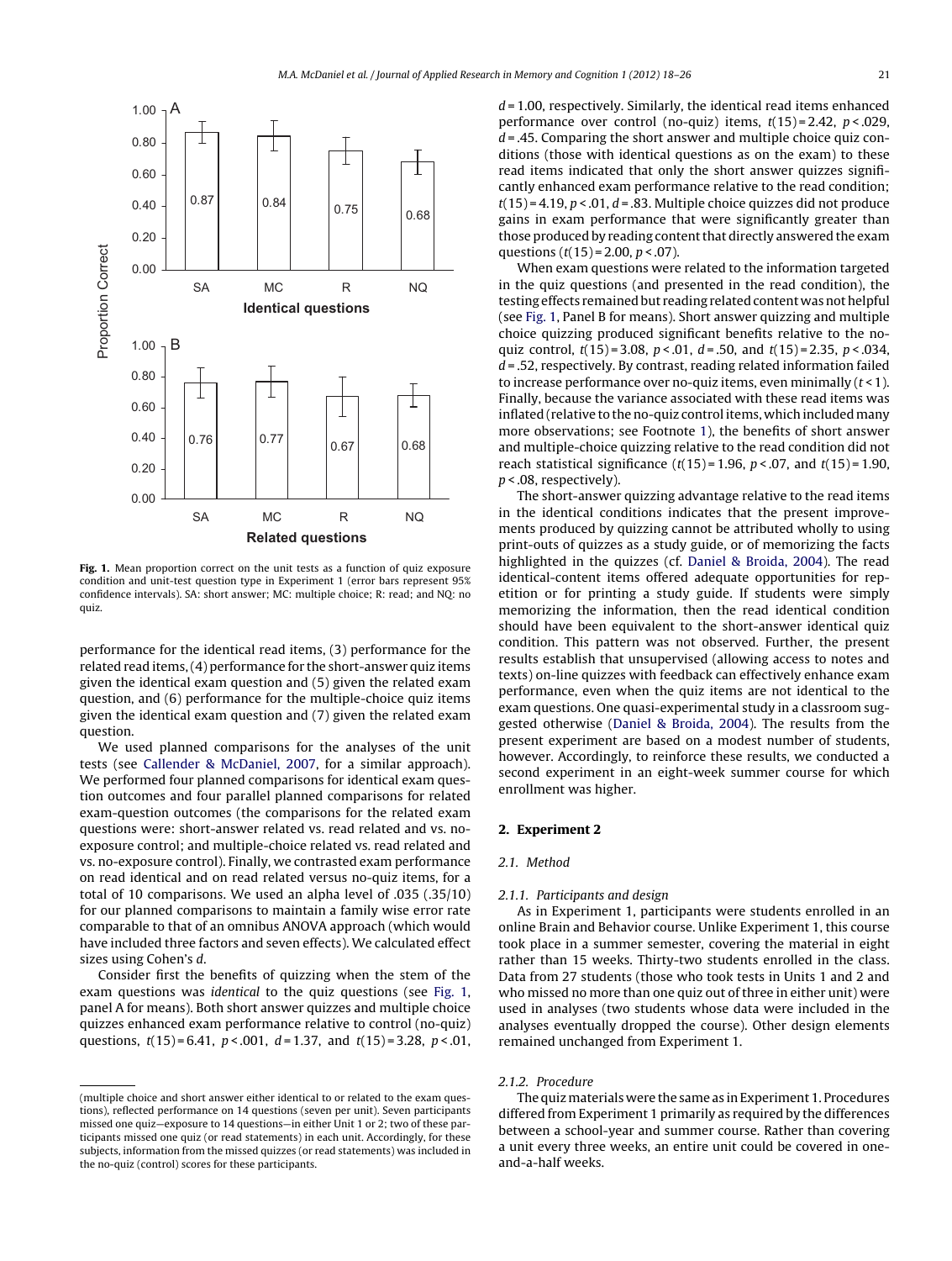

**Fig. 2.** Mean proportion correct on the unit tests as a function of quiz exposure condition and unit-test question type in Experiment 2 (error bars represent 95% confidence intervals). SA: short answer; MC: multiple choice; R: read; NQ: no quiz.

#### 2.2. Results and discussion

#### 2.2.1. Quiz performance

A within-subjects ANOVA revealed no significant difference in the number of times each type of quiz was taken  $(F<1)$ ; short answer  $M = 4.43$ , SD = 2.04; multiple choice  $M = 4.26$ , SD = 53; readonly  $M = 4.15$ ,  $SD = .36$ ).

As expected, quiz performances significantly improved across repeated quiz attempts (see [Table 2](#page-2-0) for means), F(3, 78) = 210.11, p < .001,  $\eta_p^2 =$  .89. Quiz performance was higher on multiple choice quizzes than on short answer quizzes primarily for initial quiz attempts,  $F(3, 78)$ =30.41,  $p < .001$ ,  $\eta_p^2 = .55$ , for the quiz type and quiz attempt interaction.

# 2.2.2. Unit exam performance

As in Experiment 1, the proportion of correct unit test answers was the dependent variable.<sup>2</sup> Consistent with the previous experiment, performance on exam items was significantly better when preceded by identical quiz questions in either short answer format or multiple choice format relative to the no-quiz control items,  $t(26) = 10.18$ ,  $p < .001$ ,  $d = 1.80$ , and  $t(26) = 10.42$ ,  $p < .001$ ,  $d = 2.08$ , respectively (see Fig. 2, Panel A). Also, both short answer quizzing and multiple choice quizzing (using questions identical to the exam items) produced a significant benefit over presenting the identical target content for reading (additional study),  $t(26) = 4.25$ ,  $p < .001$ ,  $d = 1.00$ , and  $t(26) = 5.74$ ,  $p < .001$ ,  $d = 1.23$ , respectively. It is noteworthy that (1) the quizzing benefits here and in Experiment 1 reflect large effect sizes and (2) the quizzing benefits were obtained relative to the read condition even though reading of question answers also produced significant benefits relative to the no-exposure condition,  $t(26) = 4.64$ ,  $p < .01$ ,  $d = .89$ .

Also replicating Experiment 1, when quiz items were related to the exam items, short answer quizzes and multiple choice quizzes enhanced performance on the exam relative to no-quiz items,  $t(26) = 3.18$ ,  $p < .01$ ,  $d = .60$ , and  $t(26) = 4.56$ ,  $p < .001$ ,  $d = .62$ , respectively (see Fig. 2, Panel B). By contrast, reading the related content did not significantly benefit final exam performance relative to the no-quiz control items  $(t(26) = 1.72)$ . As before, the related quiz questions (in either short-answer or multiple-choice formats) did not produce significantly higher performance than reading information related to the exam questions (both ts < 1).

# **3. General discussion**

This study represents the first well-controlled experimental demonstration of an advantage of on-line quizzing (even relative to additional study, i.e., the read condition, in a college course using actual course content, thereby establishing an important extension of laboratory testing effects into the classroom setting (see [Glass et al., 2008,](#page-7-0) for an experiment with on-line and in-class quizzes but without a study control). Several results are noteworthy. First, repeated quizzing of questions identical to those on the exams substantially enhanced exam performance relative to content that was not re-presented (control content) and content that was re-presented for reading (study). The magnitude of this benefit was impressive in terms of both the large effect sizes obtained and in terms of the increase in projected grades. In Experiment 2, for instance, same-stem quizzing improved unit exam performance to levels of 90% or better (grade of A) from that of 78% observed when the same content was presented for reading (grade of C).

Second, repeated quizzing of questions that were related to those on the exams but were focused on different aspects of the content than queried on the exam, along with elaborative feedback, produced consistent improvement on exam performance relative to the control items, with effect sizes being of medium magnitude. This experimental finding reinforces the correlational reports that repeated quizzing can enhance performance on exams for which questions are not identical to those on the quizzes (Angus & Watson, [2009; Kibble, 2007; s](#page-7-0)ee also related experimental findings of [Glass,](#page-7-0) [2009\).](#page-7-0)

Third, the finding that repeated multiple-choice quizzing was not less effective than short-answer quizzing qualifies previous experimental work reporting that when a single quiz with feedback is administered, multiple choice quizzing is not as effective as short-answer quizzing, even when the final test is also multiple choice ([Kang et al., 2007, E](#page-7-0)xperiment 2; [McDaniel et al., 2007\).](#page-7-0) The high levels of learning (possibly overlearning) of the targeted content fostered by repeated quizzing (note performances approaching ceiling by the 3rd quiz; [Table 2\)](#page-2-0) appears to obviate advantages of question formats requiring effortful retrieval (e.g., recall) relative to formats for which retrieval is relatively less effortful but still required (e.g., recognition; see [Kang et al., 2007,](#page-7-0) Experiment 1). Possibly, repeated multiple-choice quizzing gains advantage (relative to a single quiz) because of the repeated retrieval required [\(Karpicke & Roediger, 2007\),](#page-7-0) though the open-book option leaves this interpretation uncertain. Regardless, the practical implication is that with repeated quizzing, a multiple-choice format can be as effective as a short-answer format, thereby allowing the pragmatic benefit of automated grading without sacrificing the potency of the testing effect.

Several interpretations of these benefits that are unrelated to the quizzing process can be ruled out by the advantage of the quizzing (identical item) conditions compared to the reading condition. First,

<sup>2</sup> Scores were calculated as in Experiment 1. One student missed a short answer quiz.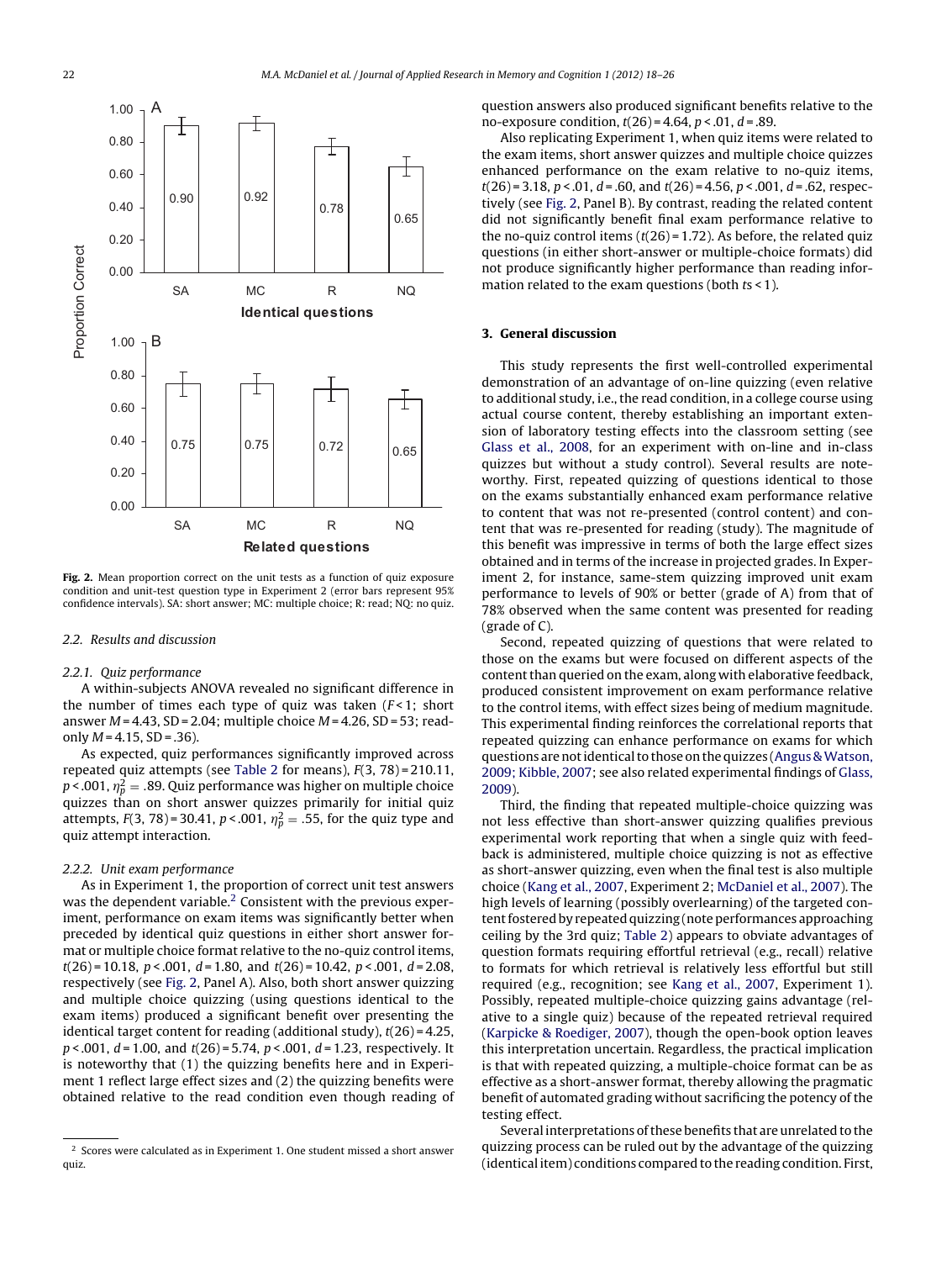this quizzing effect was not a consequence of additional exposure per se of target content. Note that students accessed the reading representations as frequently as they accessed the quizzes (as they were instructed to do). Accordingly, the content was exposed as frequently for read re-representations as for quizzes. Second, the present quizzing effects are unlikely to reflect study guide usage (cf. [Daniel & Broida, 2004\)](#page-7-0) because the reading condition would have also provided an effective study guide. By contrast, previous correlational and quasi-experimental demonstrations of on-line quizzing, as well as in-class quizzing, outcomes are open to these above interpretations (e.g., [Angus & Watson, 2009; Kibble, 2007;](#page-7-0) [Lyle & Crawford, 2011\).](#page-7-0)

The present experiments thus provide some of the strongest evidence to date that taking quizzes with feedback can positively affect student learning outcomes in college-level courses (see also [Glass, 2009, t](#page-7-0)hough with no reading control), and even when the quizzes are on-line and unsupervised. From a theoretical perspective, there are several candidate interpretations of the present benefits of quizzing. Though the present study was not designed to disentangle these interpretations, we mention the more prominent possibilities.

One possibility is that quizzing serves a formative assessment function, identifying for students content that is not yet well learned and that merits further study. More specifically, the current feedback procedure, which provided modest elaboration on each quizzed item, allowed students to directly access correct answer information to gauge their response accuracy and to support additional study of that information. This effect of feedback is suggested by the consistent enhancement produced by the related-quiz conditions (relative to the no-quiz control). The feedback included additional information that could serve as hints (or even the answer) to the related questions on the unit exams (see [Appendix](#page-6-0) [A\),](#page-6-0) information that was not directly needed for answering the quiz item itself. In the reading presentation condition, the same "feedback" was available, and although unit exam performance for target information in the related-read condition was not significantly lower than for the related quizzed items, the related read condition did not significantly improve unit exam performance over the no-quiz control. These nominal patterns may suggest that learners focus more attention or recruit more effective encoding strategies when target information serves as corrective feedback (see [Bahrick & Hall, 2005\).](#page-7-0) More generally, the provision of feedback likely augmented the overall benefits of quizzing [\(Butler &](#page-7-0) [Roediger, 2008; McDaniel & Fisher, 1991\).](#page-7-0)

Another idea is that students attempted to answer the quizzes without consulting their text or notes, and the retrieval of the requisite information promoted good retention [\(McDaniel & Masson,](#page-7-0) [1985; Roediger & Karpicke, 2006b\).](#page-7-0) In light of the enhanced performance produced by the related quiz items, retrieval processes

possibly also activated related information to that targeted by the initial test item (see [Chan et al., 2006, f](#page-7-0)or laboratory support of this possibility; but see discussion above). Students' relatively poor performance on their first quiz attempts for both multiple choice and short-answer quiz items supports the idea that many (and perhaps all of the students) approached the first quizzes as closed book (if not, then much higher performance would be expected; cf. [Kibble,](#page-7-0) [2007\).](#page-7-0) On subsequent quizzes studentsmay have consulted the text (or notes), as performance was much higher (or this could indicate learning from the initial quiz attempt, either from the feedback or from further study). If so, then the results suggest that a combination of attempted retrieval of quiz answers both with closed and open book can promote learning just as closed book quizzes can (see also [Agarwal, Karpicke, Kang, Roediger, & McDermott, 2008\),](#page-7-0) and thus allowing open-book access for on-line (and perhaps in-class) quizzing does not necessarily undermine the benefits of quizzing (cf. [Daniel & Broida, 2004\).](#page-7-0)

To conclude, in most educational contexts target information must be mastered. In some of these contexts, such as physics and mathematics courses, the numerous problems that students solve to prepare for exams may provide sufficient practice; accordingly, in these contexts explicit quizzing may not be necessary (but see [Lyle & Crawford, 2011,](#page-7-0) for quizzing effects in a college statistics course). For the many college courses that do not afford problem-solving exercises, the present results suggest that quizzing along with feedback can be an effective technique to assist mastery and retention of content. Moreover, we note that our results are likely not limited to on-line quizzing and webbased courses. Recent studies using in-class quizzes and feedback (and in some cases with clicker responses), have also reported that quizzing improves summative test performances (see [Lyle &](#page-7-0) [Crawford; McDaniel, Agarwal, Huelser, McDermott, & Roediger,](#page-7-0) [2011; Roediger, Agarwal, McDaniel, & McDermott, 2011, i](#page-7-0)n middle school classrooms; [Glass, 2009; Glass et al., 2008, u](#page-7-0)sing a mix of online and in-class quizzes in college courses). Our findings clearly indicate that quizzes with questions identical to those on the exam can provide robust gains on unit exams relative to reading or studying the content (read condition). Thus, identical quizzes provided practice that was not promoted by the read condition, possibly including practice at retrieving responses. Also, learning the responses might have been potentiated at least in part by providing correct answer feedback after the quiz items (see [Butler &](#page-7-0) [Roediger, 2008\).](#page-7-0) Regardless, on the view that "factual knowledge must precede skill" [\(Willingham, 2009,](#page-8-0) p. 19), and more particularly that retrieval practice facilitates fluent recall of facts so as to free up students' cognitive resources for higher-order processes such as critical thinking and analysis [\(Willingham\),](#page-8-0) quizzing may contribute to aspects of learning that scaffold higher-order understanding of a content domain.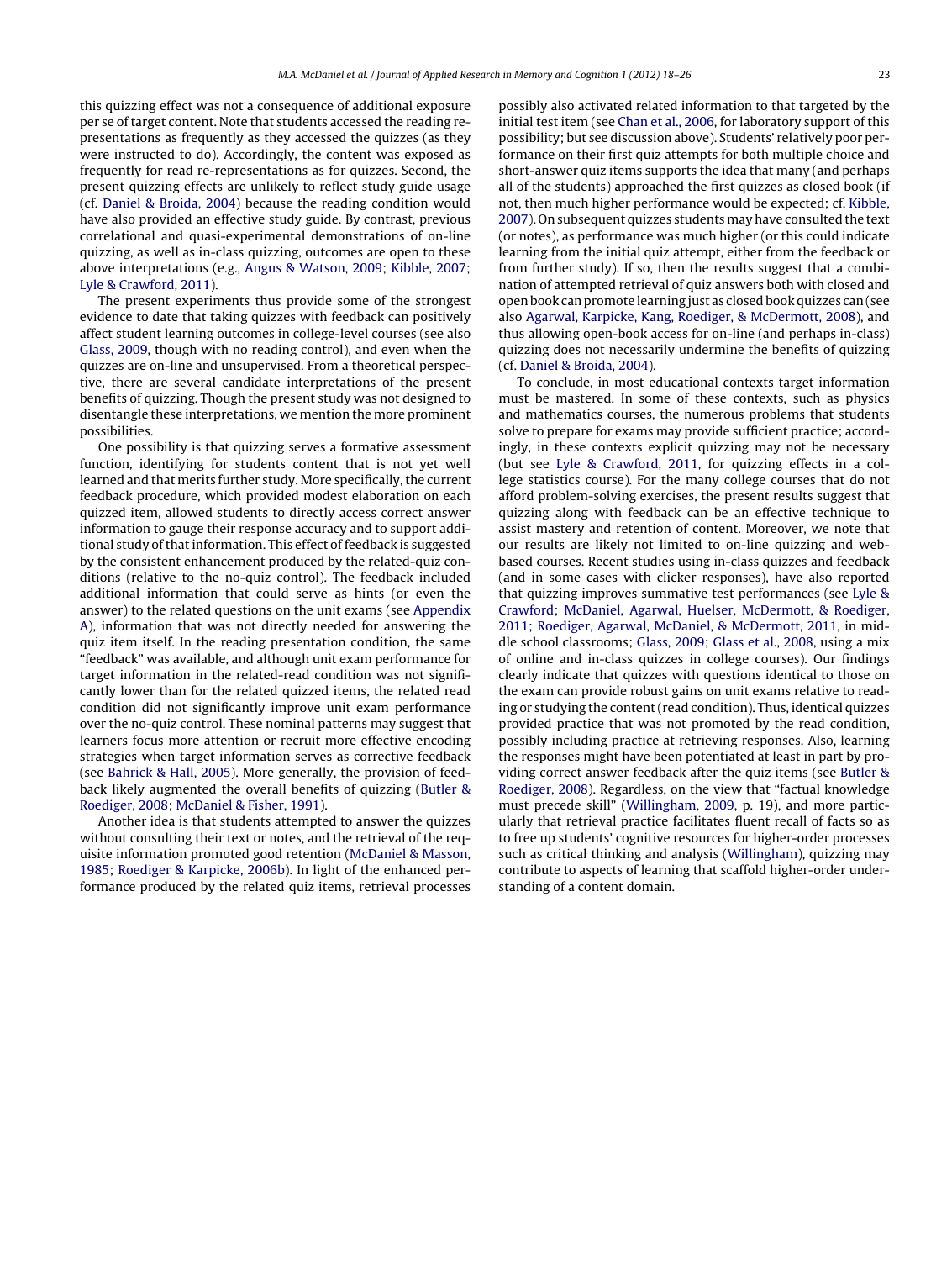# <span id="page-6-0"></span>**Appendix A.**

# Samples of quiz<sup>1</sup> and exam materials used in Experiments 1 and 2

| Multiple Choice Quiz<br>Ouestions <sup>2</sup>                                                                                                                                                                                                                                                 | Feedback                                                                                                                                                                                                | Related Exam Questions <sup>3</sup>                                                                                                                                                                                                                                                                                                        |  |  |
|------------------------------------------------------------------------------------------------------------------------------------------------------------------------------------------------------------------------------------------------------------------------------------------------|---------------------------------------------------------------------------------------------------------------------------------------------------------------------------------------------------------|--------------------------------------------------------------------------------------------------------------------------------------------------------------------------------------------------------------------------------------------------------------------------------------------------------------------------------------------|--|--|
| With functions regulated by<br>an overlapping set of<br>structures, humans retain<br>some behavioral skills in<br>lower levels such as spinal<br>cord in common with<br>a. inhibitory brain<br>centers<br>b. autonomic ganglia<br>single-celled<br>c.<br>organisms<br>d. primitive vertebrates | With functions<br>regulated by an<br>overlapping set of<br>structures, humans<br>retain some<br>behavioral skills in<br>lower levels such as<br>spinal cord in<br>common with<br>primitive vertebrates. | Humans have behavioral skills in<br>lower levels such as spinal cord<br>a. only if myelination<br>proceeds into adulthood<br>as a result of extreme<br>h.<br>training during childhood<br>if they are raised in<br>$c_{\cdot}$<br>impoverished environments<br>that overlap with more<br>d.<br>sophisticated controls in<br>higher centers |  |  |
| Information coming INTO a<br>structure (arriving) is called<br>different<br>a.<br>efferent<br>$\mathbf{b}$ .<br>superior<br>$\mathbf{c}$ .<br>afferent<br>$d_{-}$                                                                                                                              | Information coming<br><b>INTO</b> a structure<br>(arriving) is called<br>afferent. Information<br>leaving a structure<br>(exiting) is called<br>efferent.                                               | Information leaving a nervous<br>system structure is called<br>different<br>a.<br>affective<br>$h_{\cdot}$<br>superior<br>c.<br>efferent<br>d.                                                                                                                                                                                             |  |  |
| Tissue covering the brain<br>and spinal cord can become<br>infected, a condition known<br>as<br>encephalitis<br>a.<br>caudal<br>$\mathbf{b}$ .<br>efferent<br>$c_{\cdot}$<br>d.<br>meningitis                                                                                                  | Tissue covering the<br>brain and spinal cord<br>(the meninges) can<br>become infected, a<br>condition known as<br>meningitis.                                                                           | The 3 layers of tissue covering the<br>brain and spinal cord (dura,<br>arachnoid layer, and pia mater) are<br>known as the<br>blood brain barrier<br>a.<br>central ventricles<br>$h_{-}$<br>lobes<br>$c_{\cdot}$<br>d.<br>meninges                                                                                                         |  |  |
| Cells in the cerebral cortex<br>are organized into<br>a.<br>nerves                                                                                                                                                                                                                             | Cells in the cerebral<br>cortex are organized<br>into six layers. In<br>different cortical                                                                                                              | Cells in the human are<br>organized into six layers, and<br>different Brodmann's areas have<br>distinctive composition of these                                                                                                                                                                                                            |  |  |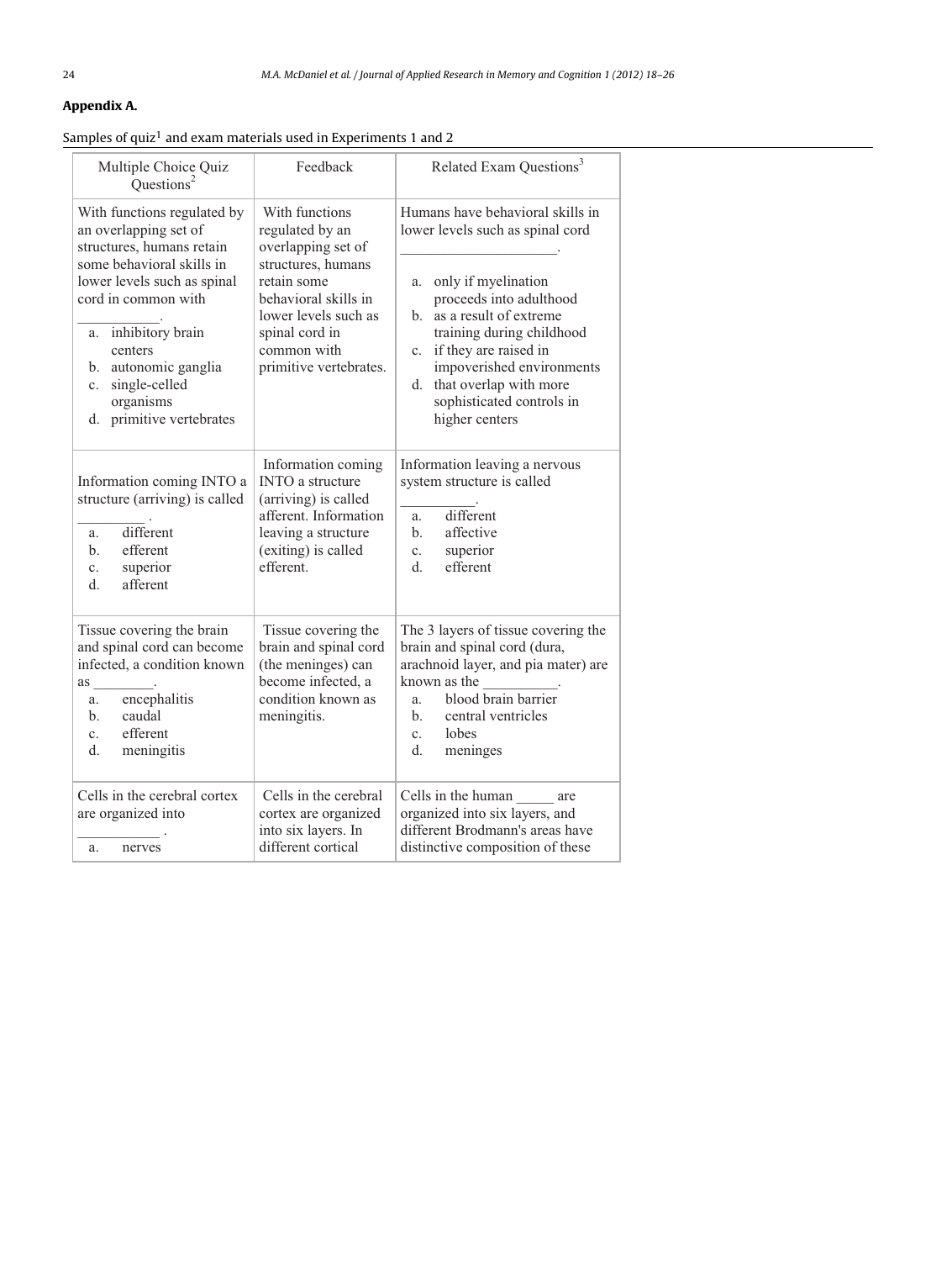<span id="page-7-0"></span>Appendix A (Continued )

| pyramids<br>$\mathbf{b}$ .<br>ventricles<br>$\mathbf{c}$ .<br>$d_{\cdot}$<br>six layers                                                                                                                                                                | regions, known as<br>Brodmann's areas,<br>the exact layering is<br>distinctive.                                                                                                                                                                                              | layers.<br>limbic cortex<br>a.<br>adrenal cortex<br>$\mathbf{b}$ .<br>ventricles<br>$c_{\cdot}$<br>$d_{\cdot}$<br>neocortex                                                                                                                                                       |
|--------------------------------------------------------------------------------------------------------------------------------------------------------------------------------------------------------------------------------------------------------|------------------------------------------------------------------------------------------------------------------------------------------------------------------------------------------------------------------------------------------------------------------------------|-----------------------------------------------------------------------------------------------------------------------------------------------------------------------------------------------------------------------------------------------------------------------------------|
| Keeping the bodily organs<br>alive requires functioning of<br>structures.<br>frontal lobe<br>a.<br>ventricular<br>$\mathbf{b}$ .<br>rostral<br>$c_{\cdot}$<br>$d_{-}$<br>brainstem                                                                     | Keeping the bodily<br>organs alive requires<br>functioning of<br>brainstem structures.<br>In some animals, this<br>constitutes virtually<br>their entire brain.                                                                                                              | Human brainstem contains<br>structures that<br>regulating respiration and<br>circulation.<br>have been replaced by<br>a.<br>neocortex for<br>produce stem cells for<br>$\mathbf{b}$ .<br>can be removed surgically<br>$c_{\cdot}$<br>to aid in<br>keep body organs alive by<br>d. |
| Although we have<br>symmetry, some<br>functions of the body are<br>controlled by just one<br>structure that is on one side<br>of the brain.<br>bilingual<br>a.<br>melodic<br>$\mathbf{b}$ .<br>segmental<br>$c_{\cdot}$<br><b>bilateral</b><br>$d_{-}$ | Although we have<br>bilateral symmetry,<br>some functions of the<br>body are controlled<br>by just one structure<br>that is on one side of<br>the brain. Language<br>is usually processed<br>in the left hemisphere<br>and spatial<br>processing is usually<br>on the right. | Language is usually processed in<br>the left<br>and spatial<br>processing is usually on the right.<br>parietal lobe<br>a.<br>medulla<br>$h_{\cdot}$<br>thalamic nucleus<br>$c_{\rm}$<br>d.<br>cerebral hemisphere                                                                 |

 $1$ <sup>1</sup>The short-answer quiz questions used the same stem as the multiple-choice quiz questions.

<sup>2</sup> Correct answers are all (d), but in the experiments all lures were randomized.

<sup>3</sup>The identical exam questions were exactly like the multiple choice quiz questions presented in the first column.

#### **References**

- Agarwal, P. K., Karpicke, J. D., Kang, S. H. K., Roediger, H. L. & McDermott, K. B. (2008). Examining the testing effect with open- and closed-book tests. Applied Cognitive Psychology, 22, 861–876.
- Angus, S. D. & Watson, J. (2009). Does regular online testing enhance student learning in the numerical sciences? Robust evidence from a large data set. British Journal of Educational Technology, 40, 255–272.
- Bahrick, H. A. & Hall, L. K. (2005). The importance of retrieval failures to long-term retention: A metacognitive explanation of the spacing effect. Journal of Memory and Language, 52, 566–577.
- Butler, A. C. & Roediger, H. L. (2008). Feedback enhances the positive effects and reduces the negative effects of multiple-choice testing. Memory & Cognition, 36, 604–616.
- Callender, A. A. & McDaniel, M. A. (2007). The benefits of embedded question adjuncts for low and high structure builders. Journal of Educational Psychology, 99, 339–348.
- Carrier, M. & Pashler, H. (1992). The influence of retrieval on retention. Memory & Cognition, 20, 633–642.
- Chan, J. C. K., McDermott, K. B. & Roediger, H. L., III. (2006). Retrieval-induced facilitation: Initially nontested material can benefit from prior testing of related material. Journal of Experimental Psychology: General, 135, 553–571.
- Daniel, D. D. & Broida, J. (2004). Using web-based quizzing to improve exam performance: Lessons learned. Teaching of Psychology, 31, 207–208.
- Glass, A. L. (2009). The effect of distributed questioning with varied examples on exam performance on inference questions. Educational Psychology, 29, 831–848.
- Glass, A. L., Brill, G. & Ingate, M. (2008). Combined online and in-class pretesting improves exam performance in general psychology. Educational Psychology, 28, 483–503.
- Glover, J. A. (1989). The 'testing' phenomenon: Not gone but nearly forgotten. Journal of Educational Psychology, 81, 392–399.
- Kang, S. H. K., McDermott, K. B. & Roediger, H. L., III. (2007). Test format and corrective feedback modify the effect of testing on long-term retention. European Journal of Cognitive Psychology, 19, 528–558.
- Karpicke, J. D. & Roediger, H. L., III. (2007). Repeated retrieval during learning is the key to long-term retention. Journal of Memory and Language, 57, 151–162.
- Kibble, J. (2007). Use of unsupervised online quizzes as formative assessment in a medical physiology course: Effects of incentives on student participation and performance. Advances in Physiology Education, 31, 253–260.
- Kolb, B. & Whishaw, I. Q. (2006). An introduction to brain and behavior (2nd ed.). New York: Worth Publishers.
- Lyle, K. B. & Crawford, N. A. (2011). Retrieving essential material at the end of lectures improves performance on statistics exams. Teaching of Psychology, 38, 94–97.
- Mayer, R. E., Stull, A., DeLeeuw, K., Almeroth, K., Bimber, B., Chun, D., et al. (2009). Clickers in college classrooms: Fostering learning with questioning methods in large lecture classes. Contemporary Educational Psychology, 34, 51–57.
- McDaniel,M. A., Agarwal, P. K., Huelser, B. J.,McDermott, K. B. & Roediger, H. L. (2011). Test-enhanced learning in a middle school science classroom: The effects of quiz frequency and placement. Journal of Educational Psychology, 103, 399–414.
- McDaniel, M. A., Anderson, J. L., Derbish, M. H. & Morrisette, N. (2007). Testing the testing effect in the classroom. European Journal of Cognitive Psychology, 19, 494–513.
- McDaniel, M. A. & Fisher, R. P. (1991). Tests and test feedback as learning sources. Contemporary Educational Psychology, 16, 192–201.
- McDaniel, M. A. & Masson, M. E. J. (1985). Altering memory representations through retrieval. Experimental Psychology: Learning, Memory, and Cognition, 11, 371–385.
- Nungester, R. J. & Duchastel, P. (1982). Testing versus review: Effects on retention. Journal of Educational Psychology, 74, 18–22.
- Roediger, H. L., III, Agarwal, P. K., McDaniel, M. A. & McDermott, K. B. (2011). Testenhanced learning in the classroom: Long-term benefits from quizzing. Journal of Experimental Psychology: Applied, doi:10.1037/a0026252 (Advanced online publication)